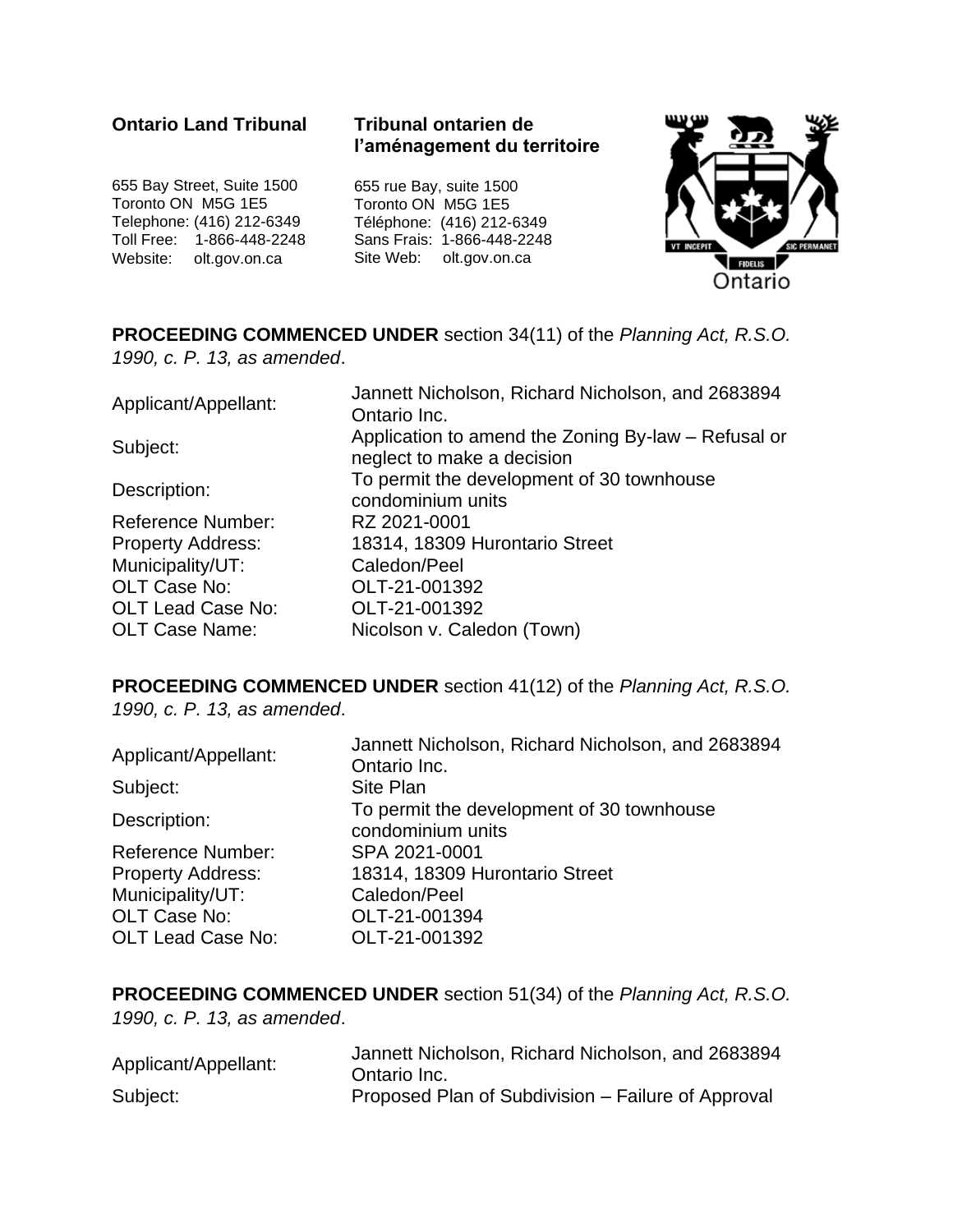|                          | Authority to make a decision                                   |
|--------------------------|----------------------------------------------------------------|
| Description:             | To permit the development of 30 townhouse<br>condominium units |
| <b>Reference Number:</b> | 21CDM-21001C                                                   |
| <b>Property Address:</b> | 18314, 18309 Hurontario Street                                 |
| Municipality/UT:         | Caledon/Peel                                                   |
| OLT Case No:             | OLT-21-001395                                                  |
| <b>OLT Lead Case No:</b> | OLT-21-001392                                                  |
|                          |                                                                |

# **NOTICE OF EVENT BY VIDEO**

The Ontario Land Tribunal ("Tribunal") will conduct a Case Management Conference by **video conference** for this matter.

The event will be held:

- **AT: 10:00 AM**
- **ON: Friday, May 20, 2022**
- **AT: <https://meet.goto.com/719383509>**

#### **Access code: 719-383-509**

The Tribunal has set aside **one (1) day** for this matter.

The event will be held using the GoTo Meetings service.  The appellant(s), applicant, municipality or approval authority, and those persons who intend to request party or participant status, are asked to log into the video hearing, through the link provided above, at least **15 minutes** before the start of the event to test their video and audio connections.  All persons are expected to access and set-up the application well in advance of the event to avoid unnecessary delay.  The desktop application can be downloaded a[t GoToMeeting](https://global.gotomeeting.com/install) or a web application is

available:[https://app.gotomeeting.com/home.html.](https://app.gotomeeting.com/home.html)  A compatible web browser for this service is Chrome.

Persons who experience technical difficulties accessing the GoToMeeting application or who only wish to listen to the event can connect to the event by calling into an audioonly telephone line: Canada (Toll Free): **1 888 299-1889 or** Canada: **+1 (647) 497-9373**. The access code is **719-383-509**.

Event dates are firm - adjournments will not be granted except in the most serious circumstances, and only in accordance with the Tribunal's Rules of Practice and Procedure ("Rules") [Rule 17](https://olt.gov.on.ca/wp-content/uploads/2021/06/Rules-of-Practice-and-Procedure.html) on adjournments.

This event is conducted under [Rule 20](https://olt.gov.on.ca/wp-content/uploads/2021/06/Rules-of-Practice-and-Procedure.html) of the Tribunal's [Rule](https://olt.gov.on.ca/wp-content/uploads/2021/06/Rules-of-Practice-and-Procedure.html)s. Rule 20.2 sets out how a party may object to the Tribunal conducting this event electronically. Any party, or any person who intends to seek party status, may object to the Tribunal holding this event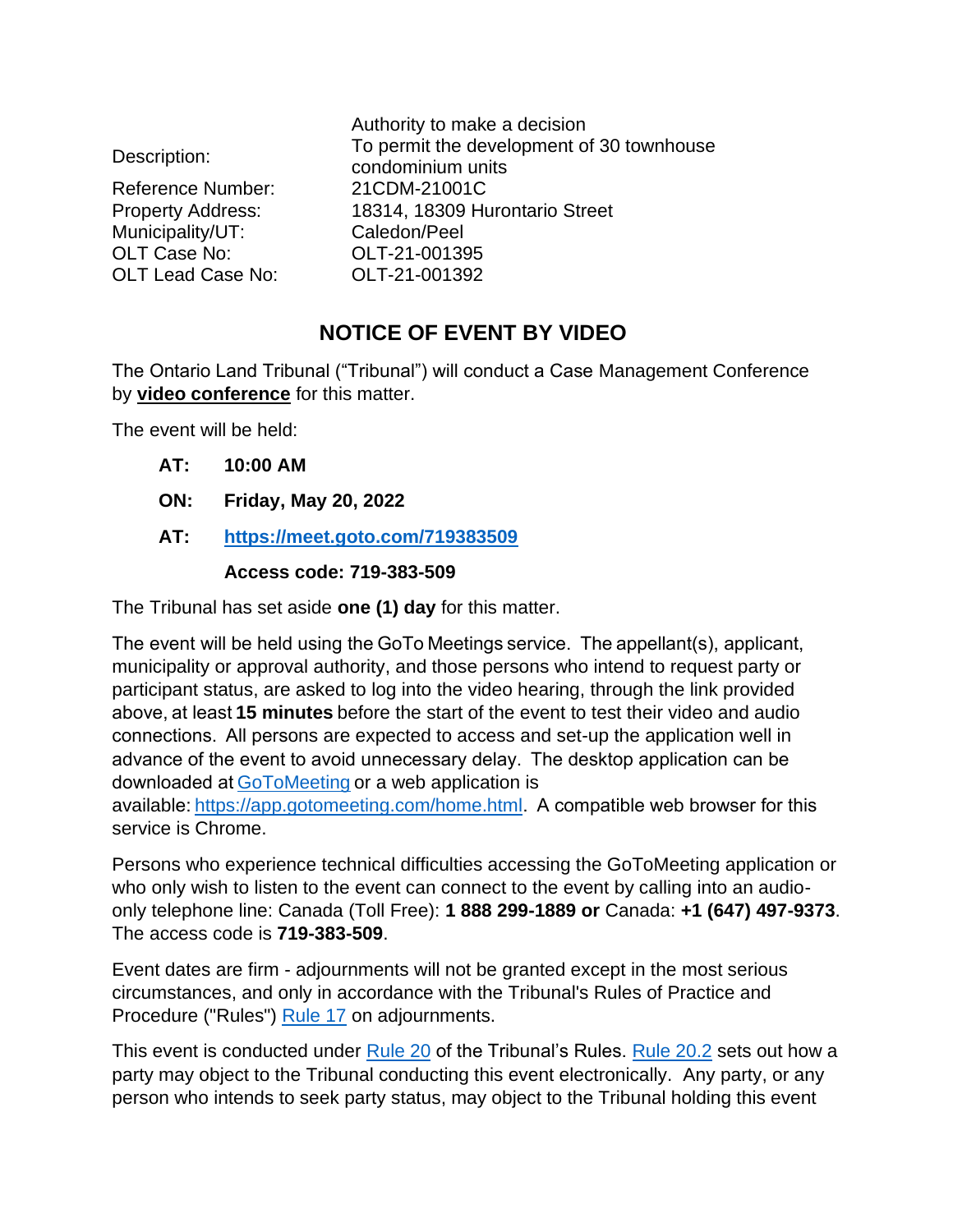by video by filing an objection with the Tribunal's Case Coordinator. The objection must be received by the Tribunal **at least 20 days** before the date of the event and must be copied to the other parties. All contact information is included in Schedule A.

## **CASE MANAGEMENT CONFERENCE**

If you do not attend the CMC, the Tribunal may proceed in your absence and you will not be entitled to any further notice of these proceedings. The Tribunal may finalize the list of appellants, parties and/or participants at this CMC, and may order that no additional appellants, parties and/or participants be added or included in this proceeding, without leave of the Tribunal.

### **SUBMISSION REQUIREMENTS**

If a person intends to refer to a document at the CMC that is not in the Tribunal's case file, the document is expected to be pre-filed, where possible, in paper copy and electronically with the Tribunal **at least 10 days** before the date of the CMC, unless another filing date is specified in the Tribunal's Rules. All pre-filed documents shall be served on the other parties electronically. All contact information is included in Schedule A.

Submissions larger than **10MB** must be transferred to the Tribunal's Case Coordinator using an electronic file sharing link/service. Please see Schedule B for further submission requirements.

The purpose of the CMC is set out in [Rule 19.1](https://olt.gov.on.ca/wp-content/uploads/2021/06/Rules-of-Practice-and-Procedure.html) of the Tribunal's Rules. The CMC will deal with preliminary issues, that include the following:

- **Identification of parties** these persons have the right to participate throughout by presenting evidence, questioning witnesses, and making final arguments. In order for the Tribunal to determine your status for the hearing, you or your representative should attend the CMC and ask to be added as a party. Groups, whether incorporated or not, who wish to become parties should name a representative. Parties do not need to be represented by lawyers or agents
- **Identification of participants** persons who do not wish to participate throughout the hearing may attend the hearing and provide a written statement to the Tribunal.
- **Identification of issues**.
- **Possibility of settlement and/or mediation of any or all of the issues** the panel will explore with the parties whether the case before the Tribunal and the issues in dispute are matters that may benefit from mediation. Mediation is a voluntary process that encourages all sides in a dispute to get a better understanding of each other's positions and fully explore and negotiate options for a mutually acceptable settlement of all or some of the issues in dispute. The panel may direct, upon consent of the parties, that some or all of the issues in dispute proceed to mediation.
- **Start date of the hearing**.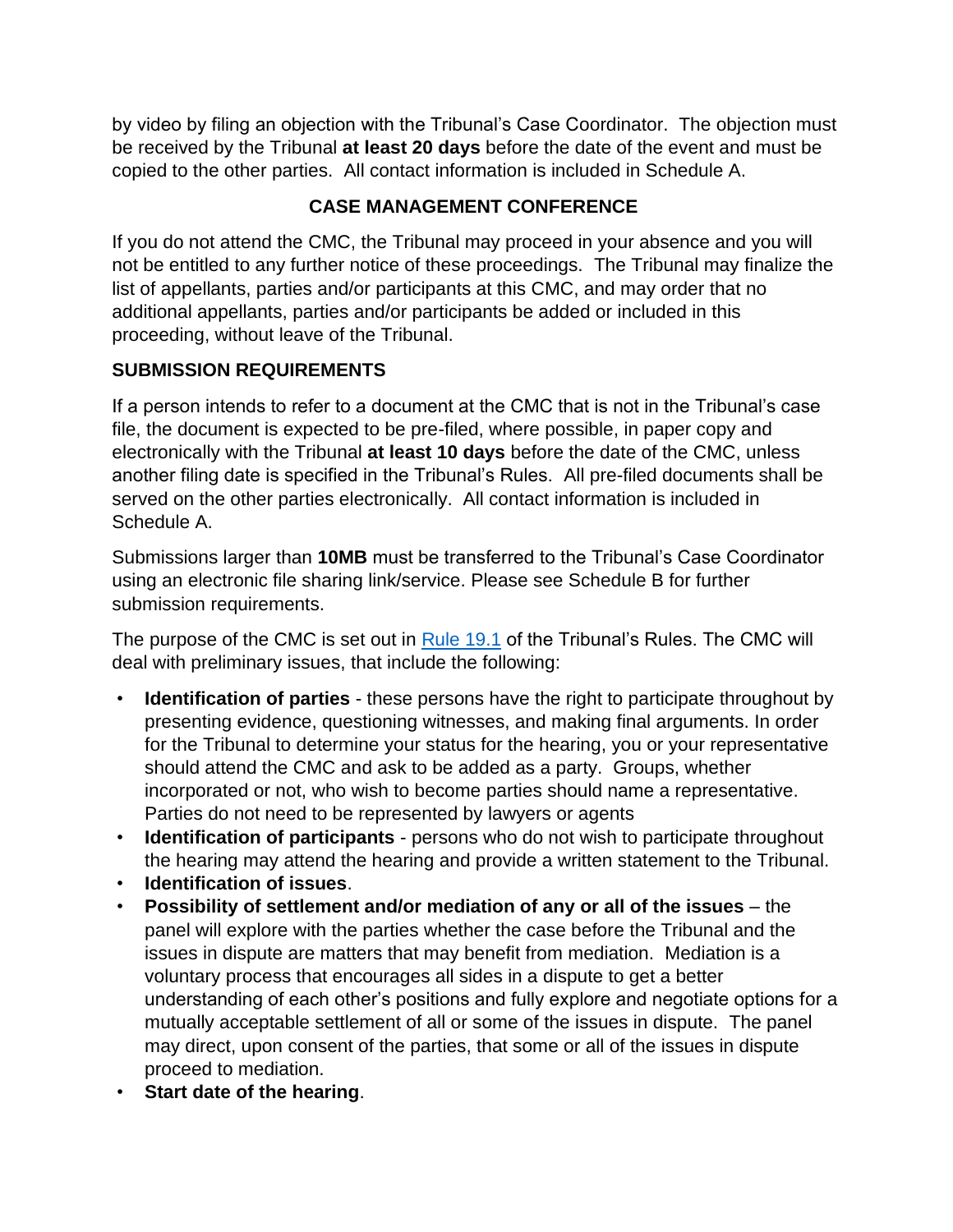- **Duration of the hearing**.
- **Directions for prefiling of witness lists, expert witness statements and written evidence**.
- **The hearing of motions**.
- **Draft Procedural Order** parties are expected to meet before the CMC to consider a draft Procedural Order, as per Rule 19.2 (see Sample Procedural Order). An electronic version is also available on the Tribunal website.
- **Such further matters as the Tribunal considers appropriate**.

Everyone should come prepared to consider specific dates for proceedings in this matter.

All persons who wish to participate in this matter are expected to be prepared should the Tribunal convert the CMC to a settlement conference, a motion for procedural directions, or a preliminary hearing, where evidence or formal statements or submissions may be heard. Even when no settlement is reached, the Tribunal may proceed to make a final decision on any evidence received during the conference.

## **PARTY OR PARTICIPANT STATUS REQUEST:**

Persons other than the appellant(s), applicant, municipality or approval authority who wish to participate in the proceeding, either as a party or as a participant, are expected to file a written status request with the Tribunal to outline their interest in the proceeding. The Party Status Request Form and Participant Status Request/Participant Statement Form are available on the Tribunal's website [\(https://olt.gov.on.ca\)](https://olt.gov.on.ca/) and are to be used to assist with the preparation of the request. If you are requesting status, this form must be provided **at least 10 days in advance of the hearing to**:

- The assigned Tribunal Case Coordinator Tamara Zwarycz at [tamara.zwarycz@ontario.ca.](mailto:tamara.zwarycz@ontario.ca)
- The municipality and the approval authority on the same day as it is emailed to the Tribunal Case Coordinator.
- The Applicant and the Appellant(s) on the same day as it is emailed to the Tribunal Case Coordinator.

The contact information for the parties is included in Schedule A.

The written status request will be reviewed and considered by the presiding Member at the CMC. It will also assist the Tribunal in organizing the hearing event. **Attendance by the requestor, or their representative, at the CMC is required for all status requests.**

Persons who are granted **party status** may participate fully in the proceeding (see [Rule](https://olt.gov.on.ca/wp-content/uploads/2021/06/Rules-of-Practice-and-Procedure.html)  [8\)](https://olt.gov.on.ca/wp-content/uploads/2021/06/Rules-of-Practice-and-Procedure.html).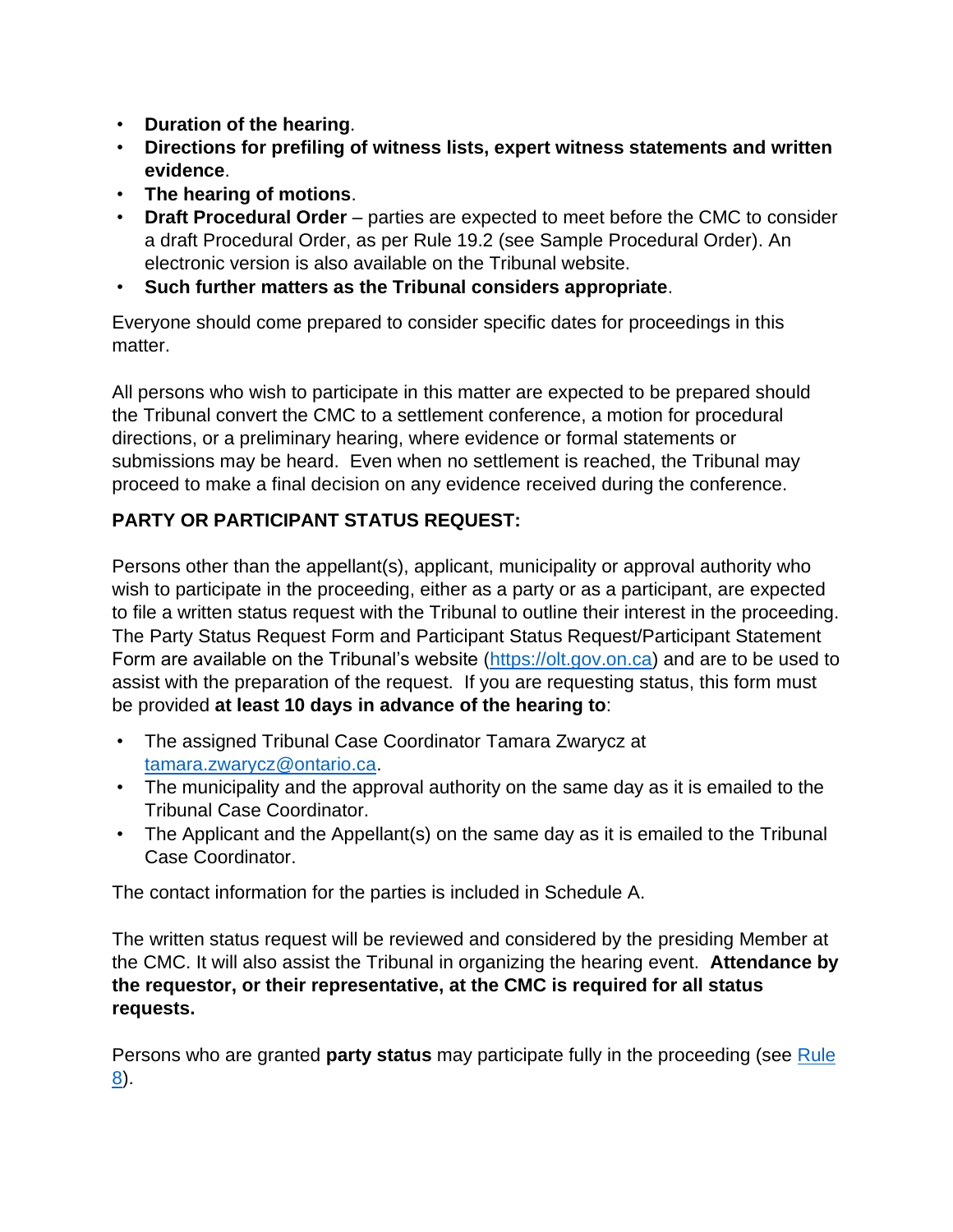Persons who are granted **participant status** may only participate in writing by way of a participant statement. This statement is expected to be provided 10 days advance of the CMC as part of the status request (see above) and sets out their position in the matter (see [Rule](https://olt.gov.on.ca/wp-content/uploads/2021/06/Rules-of-Practice-and-Procedure.html) 7.7).

Only persons who are granted party or participant status by the Tribunal at the CMC are permitted to participate in any further hearing event that is convened by the Tribunal for this appeal.

### **FURTHER DIRECTIONS**

Tribunal proceedings are open to the public and all documents filed in a proceeding will be included in the Tribunal's public file (except those documents that may be deemed confidential in accordance with the Ontario Land Tribunal's [Rule 22.1.](https://olt.gov.on.ca/wp-content/uploads/2021/06/Rules-of-Practice-and-Procedure.html)

The Tribunal shall issue a disposition following the CMC that will set out the directions of the Tribunal. A copy of this decision may be obtained from the Tribunal's website [\(https://olt.gov.on.ca\)](https://olt.gov.on.ca/) by referencing the above case number.

Please review the Tribunal's **Rules 7, 8, 17 and 19** for relevant information.

We are committed to providing accessible services as set out in the *Accessibility for Ontarians with Disabilities Act, 2005*. If you have any accessibility needs, please contact our Accessibility Coordinator as soon as possible by emailing [olt.coordinator@ontario.ca.](mailto:olt.coordinator@ontario.ca) If you require documents in formats other than conventional print, or if you have specific accommodation needs, please let us know so we can make arrangements in advance.

Pour recevoir des services en français, veuillez communiquer avec la Tribunal au 1- 866-448-2248/(416) 212-6349 ou [olt.coordinator@ontario.ca.](mailto:olt.coordinator@ontario.ca)

For general information concerning the Tribunal, visit our website at [https://olt.gov.on.ca](https://olt.gov.on.ca/) or you may contact the Tribunal's offices at 1-866-448-2248 or local (416) 212-6349.

DATED at Toronto, this 7<sup>th</sup> day of April, 2022.

Euken Lui **Registrar**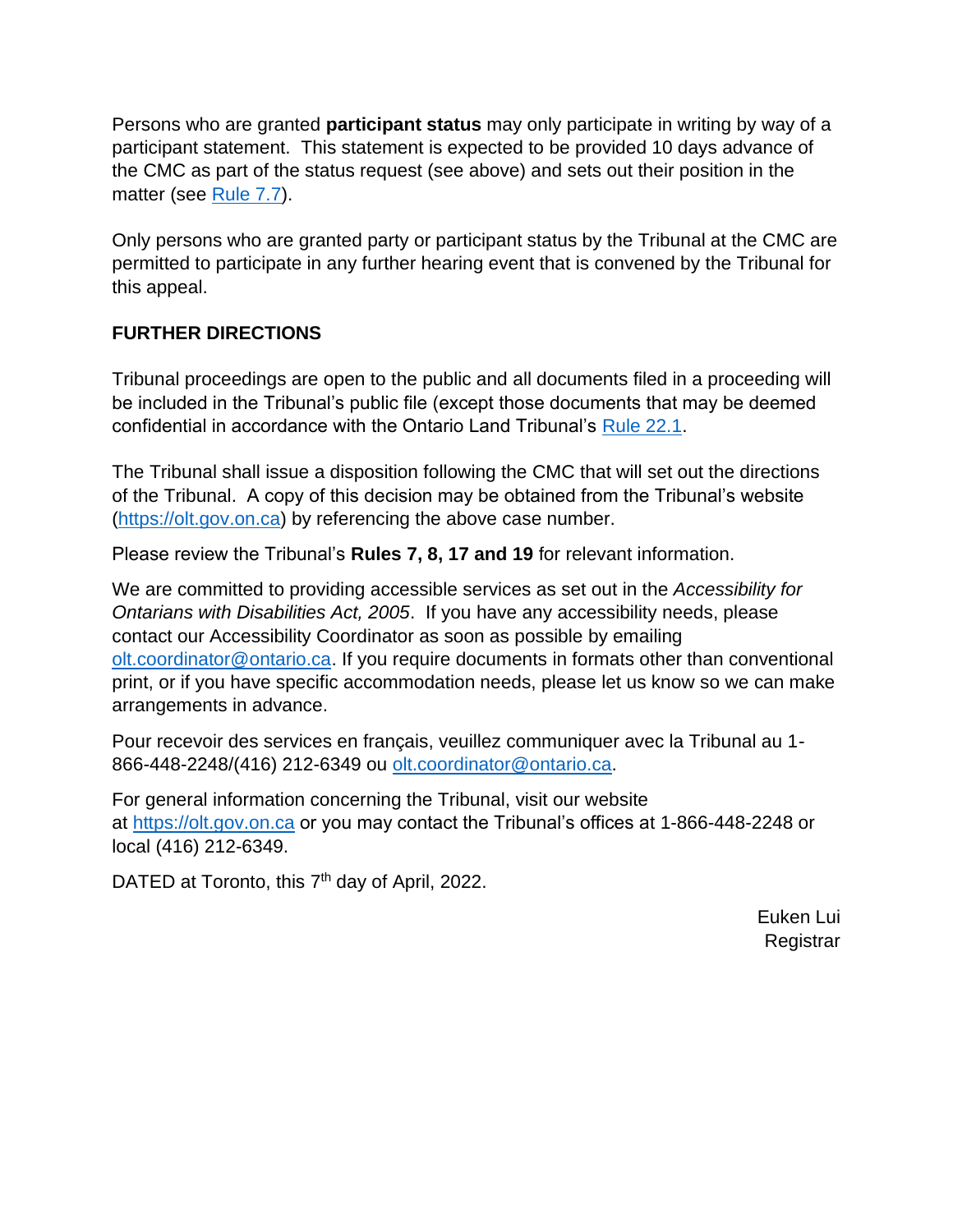## **SCHEDULE A**

## **Contact information of statutory parties:**

Municipality:

Raj Kehar [rkehar@weirfoulds.com](mailto:rkehar@weirfoulds.com)

Alana Vandervoort [alana.vandervoort@caledon.ca](mailto:alana.vandervoort@caledon.ca)

Applicant/Appellant:

Steven Ferri [sferri@loonix.com](mailto:sferri@loonix.com)